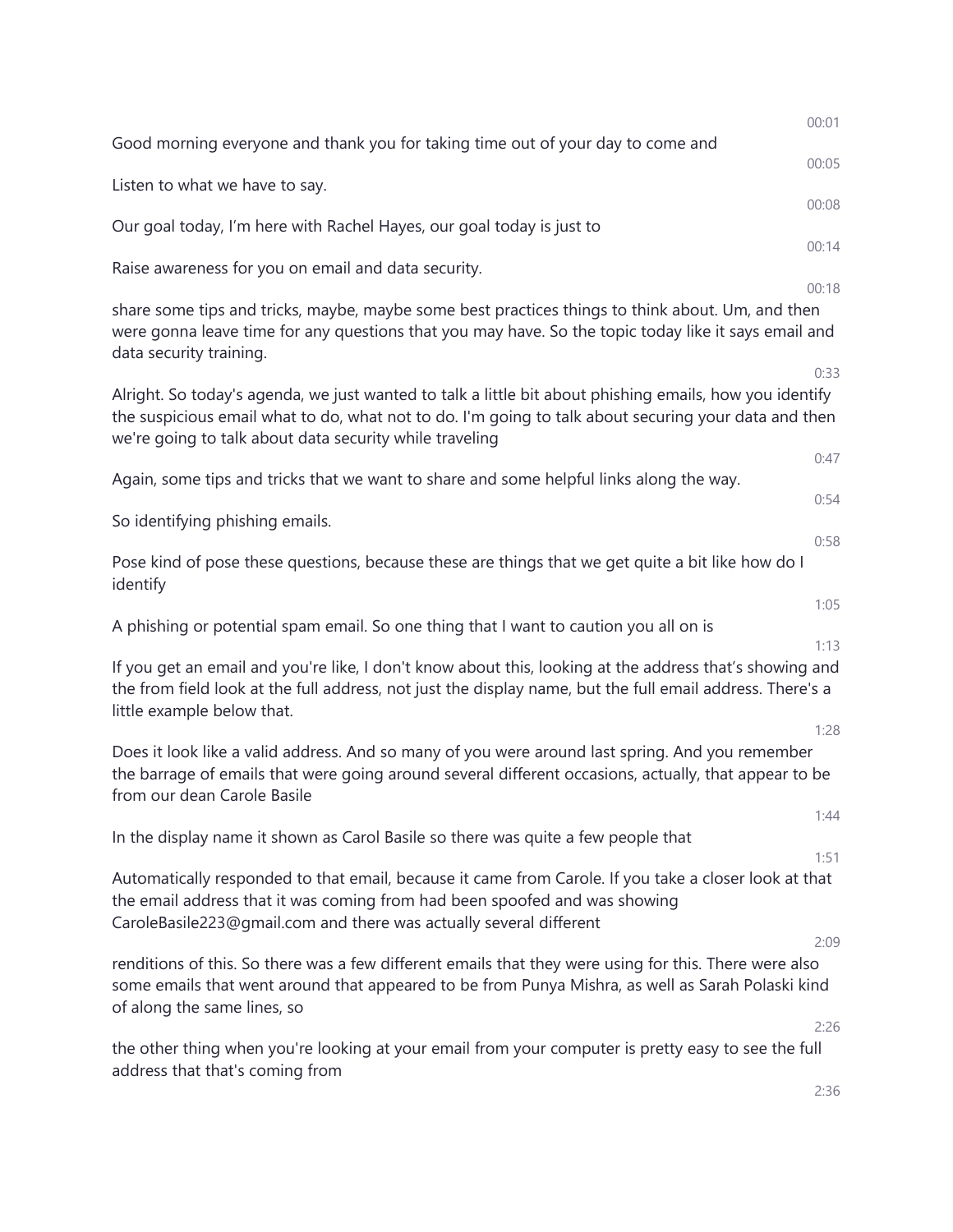| If you're looking at it from your phone. However, it's going to be more difficult. So if you're viewing.<br>If you have outlook.                                                                                                                                                                       |              |
|--------------------------------------------------------------------------------------------------------------------------------------------------------------------------------------------------------------------------------------------------------------------------------------------------------|--------------|
| Installed on your phone and you're reviewing emails, you're only going to see the display name that<br>it's from                                                                                                                                                                                       | 2:43         |
| If you are suspicious about an email and you want to see the full address all you have to do is just<br>click on that person's name so I'm sorry I didn't include a screenshot or anything like that but                                                                                               | 2:52<br>3:07 |
| If I happen to go in one. I know you're not gonna be able to see this but                                                                                                                                                                                                                              | 3:11         |
| It's going to come up and it's going to tell you who it's from. It's going to show you like who it's too<br>if you just click on that person's name right below that it's going to populate the addresses that are<br>associated with that email. So just an extra                                     |              |
|                                                                                                                                                                                                                                                                                                        | 3:26         |
| Layer for caution I guess for you to use.                                                                                                                                                                                                                                                              | 3:32         |
| When looking at that. So the next question is always, what do I do if I receive a phishing or a<br>suspicious email. So the first thing that we want to tell you is                                                                                                                                    | 3:40         |
| Do not click on any embedded links that may be contained in that body of that email. So as an<br>example from this from these that we're going around, Carole. They started out by just saying, hey,<br>are you in the office. And so people got that. And they were just like, yeah, what do you need | 3:58         |
| And then it went from there and ultimately what they were wanting is they were wanting somebody<br>to go and purchase.                                                                                                                                                                                 |              |
| Gift cards in an electronic format and then sending those off. But there are other emails that will<br>have links embedded that ultimately you can contain malicious material activity. And that's how<br>through those links, that's how people get                                                   | 4:04         |
| Access to your computer to your files to your contacts to                                                                                                                                                                                                                                              | 4:24         |
|                                                                                                                                                                                                                                                                                                        | 4:29         |
| credit card information bank accounts, all that stuff. So never click on any links that you feel                                                                                                                                                                                                       | 4:36         |
| Are in a suspicious email. The other thing is don't reply to the email.                                                                                                                                                                                                                                | 4:43         |
| going that route and refer back to this email from Carole. Quite often, but if you do happen to reply,<br>don't don't include any personal information such as a phone number.                                                                                                                         |              |
| You know we got a few instances where in regards to that email people would say, Yeah, I'm here call<br>me. Here's my phone number. So now you've given out a piece of your personal information and<br>your phone number, where now they can start                                                    | 4:54         |
| bugging you know harassing you calling you even trying to take out your phone, potentially. So just                                                                                                                                                                                                    | 5:10         |
| don't give up any personal information. If you do happen to reply.                                                                                                                                                                                                                                     |              |
|                                                                                                                                                                                                                                                                                                        | 5:21         |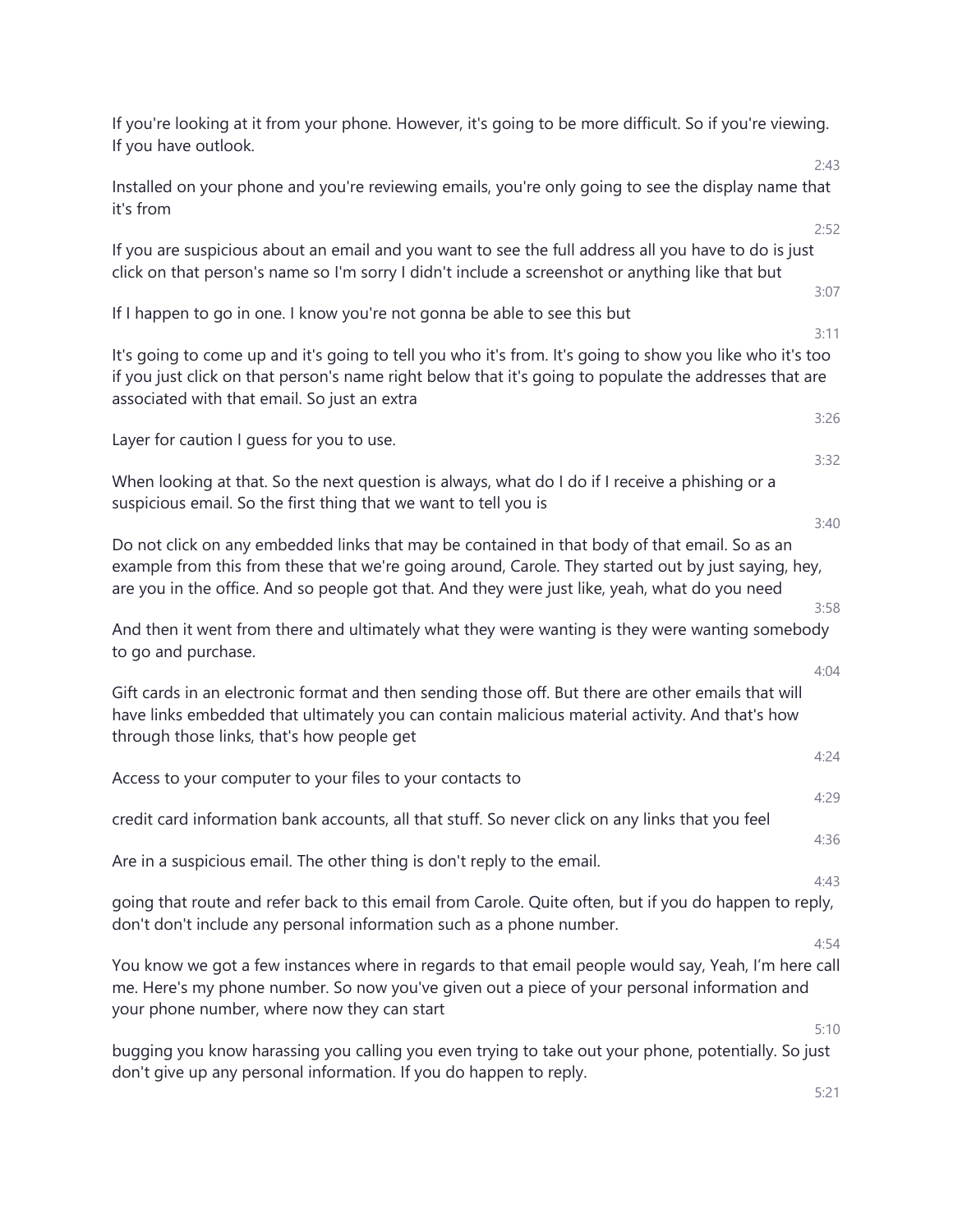| Um, if you are unsure if the email is legit.                                                                                                                                                                                                                                          |
|---------------------------------------------------------------------------------------------------------------------------------------------------------------------------------------------------------------------------------------------------------------------------------------|
| 5:26<br>When appropriate or when possible call that person that it appears to be from the say hey, just got<br>an email that looks to be from you. Did you send this                                                                                                                  |
| 5:36                                                                                                                                                                                                                                                                                  |
| I know that's not always possible like again this example, people are going to pick up the phone call<br>and ask, you know, Dean Basile, hey did you just sent me an email.                                                                                                           |
| 5:46                                                                                                                                                                                                                                                                                  |
| So it's not always possible. But really dig deep in and look at that, before just automatically replying,<br>and I know when you get an email, especially with somebody names such as hers positions such as<br>that you're, you want to be very on top of things and responsive, but |
| 6:04                                                                                                                                                                                                                                                                                  |
| Just be careful. I can't say that enough. Just be careful.<br>6:08                                                                                                                                                                                                                    |
| Also included a couple of links, I don't know how many of you may be aware that ASU does host a<br>site that is specifically related to security it is named get protected in ASU or get protected dot<br>ASU.edu                                                                     |
| 6:25                                                                                                                                                                                                                                                                                  |
| They have several different areas on there. It's a very informative site. So I will refer you to that. I also<br>included the link that takes you directly to information on phishing and what you would need to<br>6:39                                                              |
| Be aware of what you can look at steps that you can take to report things. So we'll make sure we get<br>this published out to everybody.                                                                                                                                              |
| 6:48                                                                                                                                                                                                                                                                                  |
| Okay.<br>6:54                                                                                                                                                                                                                                                                         |
| Alright, the next piece of this is if you do get                                                                                                                                                                                                                                      |
| 7:00                                                                                                                                                                                                                                                                                  |
| If you do get a phishing email. We want you to report that. So how do you report back. So if I was to<br>get an email from Carole what in that particular instance, you're going to want to report that email to<br>7:13                                                              |
| Folks that you to. You don't want to do that by just forwarding the email that's the other thing that I<br>probably should have put in this slide it as a don't is don't ever forward an email that you feel is<br>suspicious. Because when you do that you                           |
| 7:32                                                                                                                                                                                                                                                                                  |
| You're further putting your you're expanding the vulnerability that's already there to others. So never<br>forward that and I will go back and I will fix that in the presentation before we send this out.<br>7:45                                                                   |
| Let me make a note.<br>7:51                                                                                                                                                                                                                                                           |
| Okay, so                                                                                                                                                                                                                                                                              |
| 7:54<br>The way that you would want to report it email is you want to copy all the texts that appears in the<br>internet headers box and pasted it into a new email that you send to infosec@ASU.edu with the<br>subject line of phishing email.                                      |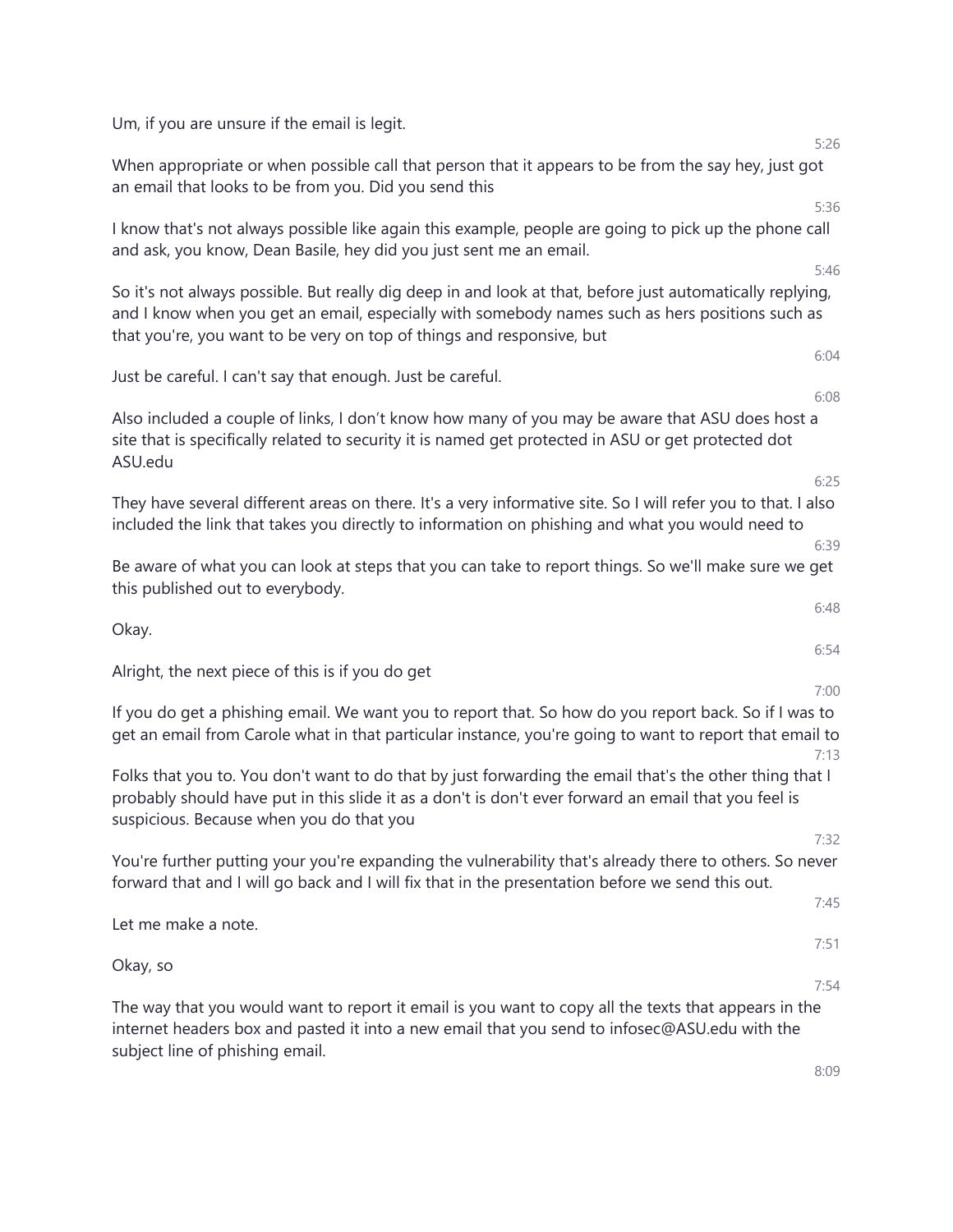So down below that I've given us some information on how you locate the game, you know, Internet Heather's 8:17 Because it's different on using Outlook on Windows vs outlook on Mac and it's even different on other email applications such as Gmail and such. So I'm giving you a link to that, um, 8:31 The other thing that I want to make you aware of is if you do get 8:35 An email that appears to be suspicious, please don't hesitate to reach out and contact us because we can help you go through this process as well and 8:47 Once you reported the email. And once you've sent off to infosec@ASU.edu. What that does is that opens up a ticket with the security team at ASU. 8:58 They can take that information that is in that headers box and they will and research that and they will block the sudden they will be able to, in most cases they are able to identify the source of that email and they can block that Address 9:16 And then you would get a response on that ticket and we're working on a separate document as well that will have screenshots on exactly how to do this on each one on Windows and Mac. So we'll get that to people as well. 9:33 Before we go on to data protection and security. Do you guys have any questions on the phishing emails 9:41 Oh, 9:44 Alright, so I'm just going to look at a time talking about data protection and security. Um, one of the big things is secure your data. So the 9:53 First tip that I always going to tell people is never walk away from your computer, your phone or your tablet without locking that screen so never walk away with your screen just open because if somebody comes in behind you. 10:05 They have access full access to your system and ultimately you're the one that's responsible because you're the user that's logged in, you're the person that's going to be held responsible for any malicious activity that was 10:19 That could potentially happen.  $10:22$ So always lock your screen. 10:25 And the other thing is when you're working with data don't store sensitive or personally identifiable data on your computer, all that data should always be stored in a approved. 10:39 ASU. 10:42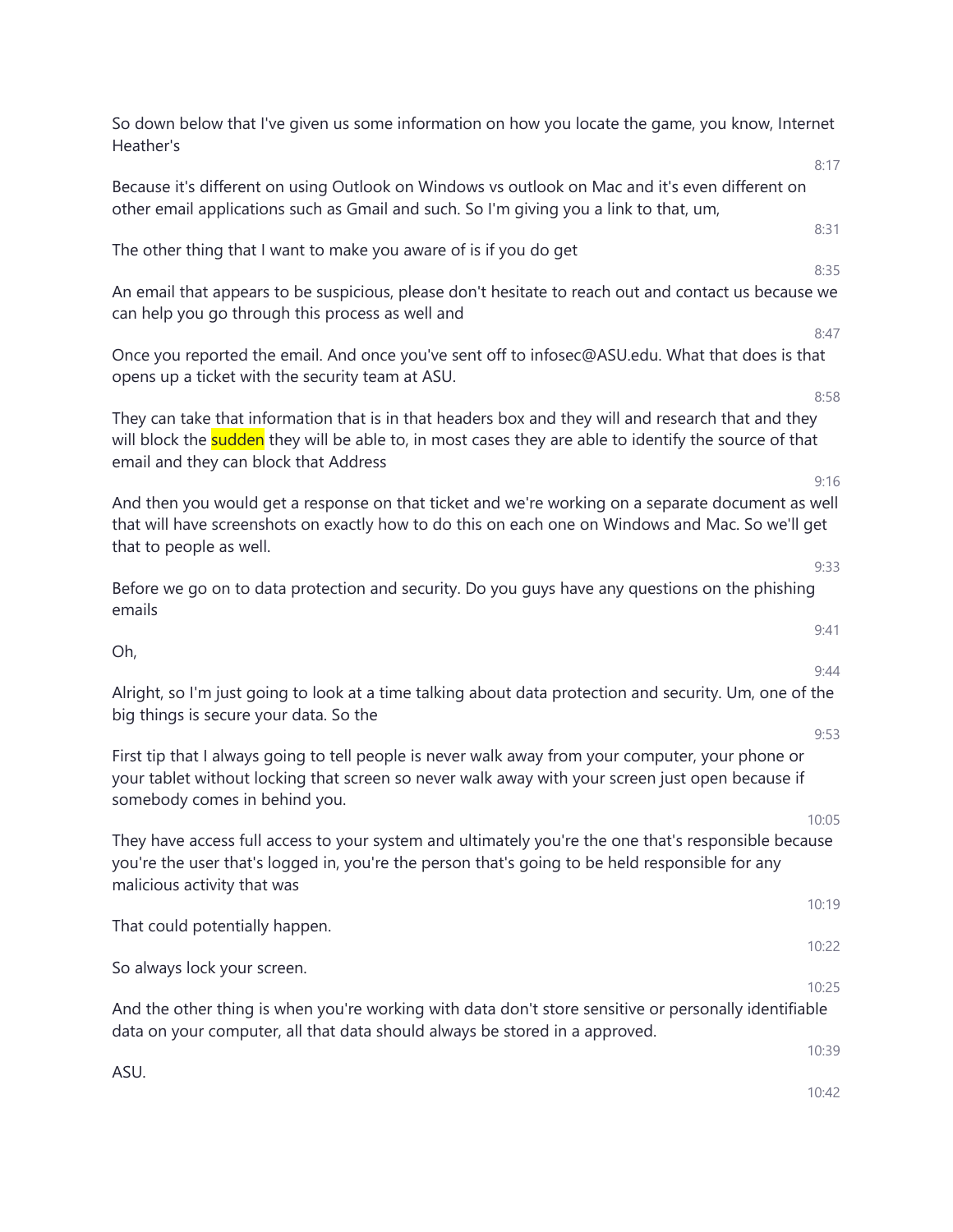Storage system, whether that be Dropbox OneDrive a secure network drive. There's a multitude of storage of options out there. That ASU offers 10:54 If you have questions about the storage of giving you a link in here to an HR data handling matrix. 11:03 And if we have time, we can pull that up. But basically, this takes you out to a Google document. 11:09 That UTO has put together and it will tell you the source. So if you look at Dropbox. If it spans wide and it will tell you, can you store personally identifiable data can you store. 11:25 Credit card data can you store HIPAA data is going to tell you yes or no or whatever the limitations may be so some of these may be approved. 11:34 To store if with approval of IRB. Some of these are not approved as storage systems for certain types of data. So it's going to be important that you know the type of data that you are going to be working with and needing to store. 11:50 If you're working with this type of data and you need to store on your computer for a specific reason. 11:56 As soon as you're done with that delete that data. Get rid of that data. Same thing goes on if you're storing this data on on one of this to approve storage methods, if that data can be replicated. 12:08 Again, and you no longer need it for this particular project. You don't know when you're going to need it, again, get rid of the data don't store it on even on secure methods don't store that longer than what you need to. Okay. 12:22 Also you want to make sure that your device is encrypted, which all issue equipment is encrypted before it's handed out to anyone for to sign to anyone. 12:32 So you should not be working with sensitive data, you should not be working with ASU data on a non ASU computer. And I know that's going to open up questions in regards to like student workers and all of that. And we need to handle those on a case by case basis. Okay. 12:57 I'm thinking about the audience. 13:02 Most of you in the room are not going to be working with K 12 students or parent data, but there is a level of awareness that needs to be there for researchers and faculty members that are 13:12 Maybe partnering with a school district or on a specific project related to that because K 12 has its and each district is going to have its own 13:24 Policies and procedures for that type of data. So they would, we would just be for faculty to make sure that they're going above and beyond in securing that type of data. 13:34 Um, the other area of security that we wanted to talk about a little bit is the security review process for software and hardware purchases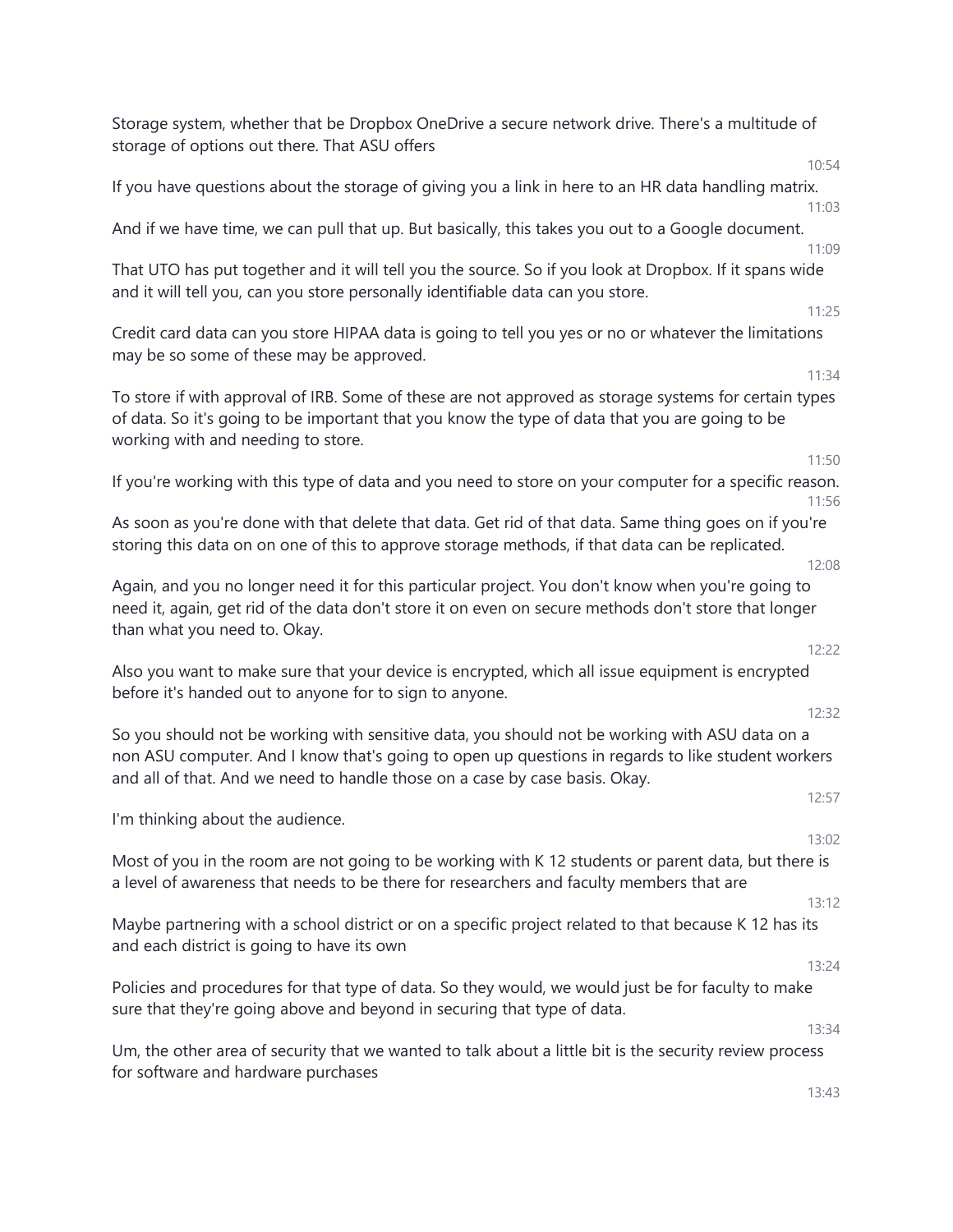As many of you know that ASU has implemented the requirement of a security review for all software and hardware. 13:53

For all software that includes paid and free versions of all software and we have to go through a process to understand how are you going to use it. What type of data. Are you going to be using with the system.

How are you going to be using the system like how many records are going to be in there because if for some reason that was breached we need to know how many people will need to be contacted um

There are different levels of US software security review. Some are not as involved. Others are very involved and basically what drives that is

Not only the type of data that you're going to be using within that system, but also does it integrate with any other ASU systems such as canvas or maybe a PeopleSoft or another system such as that.

On the hardware side on it does. These are required for most of hardware. The exceptions are items that

Get cannot operate without another device such as a mouse or keyboard and as technology continues to evolve many systems are smart devices now so

We really have to look at what's being purchased and why it's being purchased and that will again drive that the type of review that has to be done.

Security review request can be requested by sending an email to edops@asu.edu and I've listed some information with what would help us.

Work through that review in order to get to an approval level. So the purchase can be completed.

You can also work with your business office contact of these items because they will reach out to us, letting us know and and gotten this request and does this data security review, etc. So that's another resource for us.

All right, at this point, I'm going to toss it over to Rachel Hayesand she's going to talk to you about data security while traveling

So, 15:59

Data Security with traveling. I think that

To tell a story first before we get started, as why this is important. There was a different unit that was working at and any issue.

And kind of work one day and everything was just a bus away and I didn't know what was going on. 16:19

14:07

14:20

14:32

14:48

14:55

15:16

15:06

15:26

15:32

15:57

16:02

16:11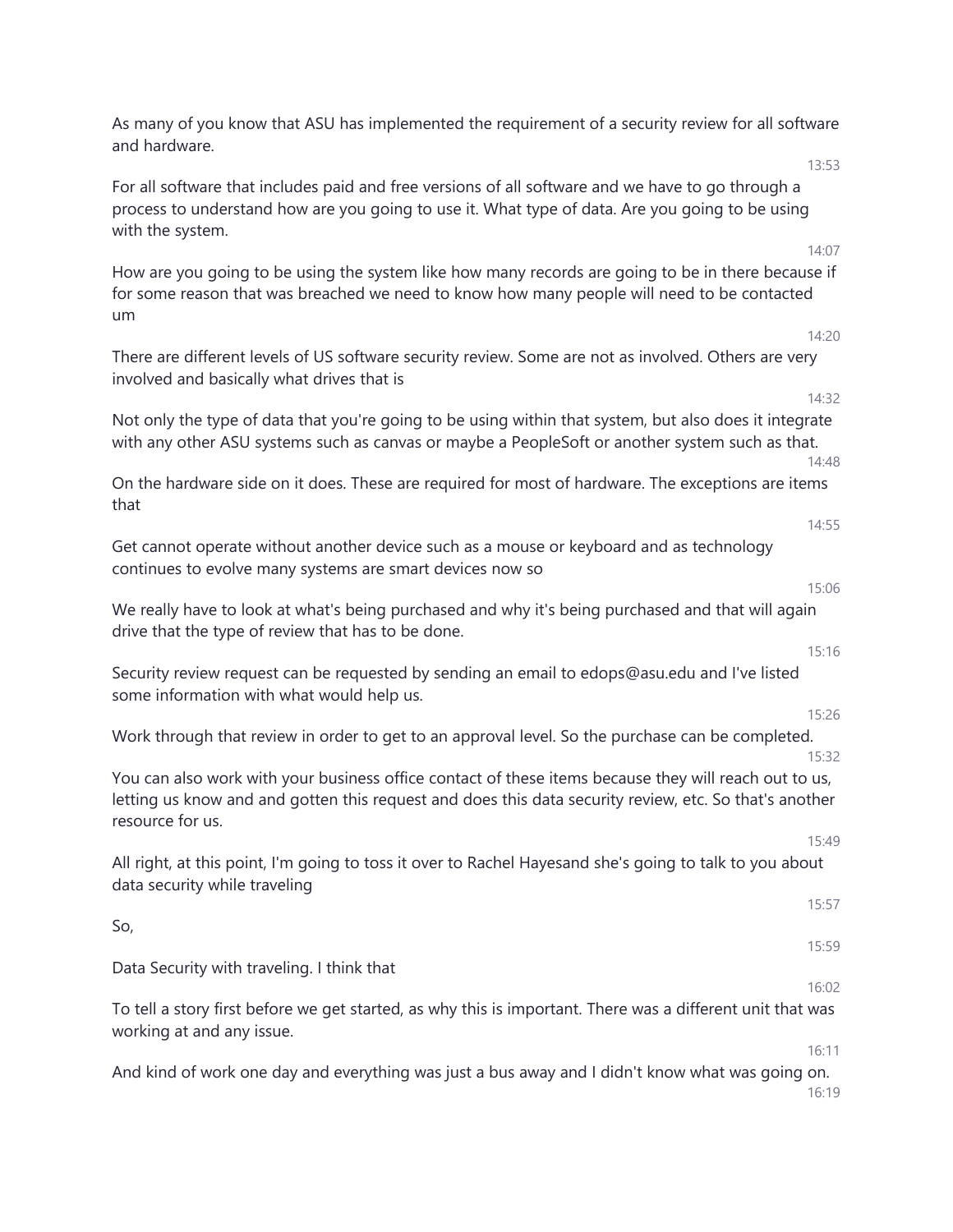I found out later that we had a faculty member that had visited a country that was a sanctioned country. And it was found out later that 16:33 It was highly susceptible that he had shared data with people that he should not have, the result of that, though, was that ASU took his computer and they kept it 16:49 Didn't matter what was on there, they needed to see everything that he had access to everything that was involved, anything that he could possibly have shared with other people, while traveling 17:01 And so, as, as I continue to work in research, I, I get concerned about those things, especially when we're traveling globally, or even just traveling in general, it's good to know. 17:15 What we can do to secure our data and what processes we probably should go to before traveling to a country that's overseas. 17:24 So the things that I like to talk about today are identifying the sanctioned countries. So those are countries where securities have been in place by the US government. So that would be do not share 17:37 Data with them without approval. I'm going to share with you a link to go ahead and get two steps for control wizard. So you can put in the information that you have. If it says that you're supposed to reach out to us management and you do it says that you're okay. Then you can travel 17:53 Without having any extra approvals. 17:57 Kelly brought up the Go get protected. There's a couple of things that I'd like to share from that website that also talk specifically about travel 18:06 And other responsibilities that you have personally, you are being mobile and they were good tips, not only when you're on business, but also for personal reasons as well so 18:22 So this is a link and a picture of the page that brings you to the US Department of Treasuries sanction programs and country information if you will be traveling or if you know any faculty that will be traveling 18:38 It's kind of good to check this list, it does change and it is updated. From what I understand, 18:45 And if it does show up, then I would highly recommend that we have some sort of conversations or you know do again some extra digging to see what we need to do to keep ourselves protected. 18:56 The next slide will show you a link to going to do the export control wizard, and this is on our research integrity. So this is sponsored by orspa and you would put in your information. 19:10 And it will tell you exactly what your next steps are. And I said it was a sponsored by orspa. The, the link the main link is worse, but they do direct you to the research integrity and insurance. 19:24 Oria is what they are called and you can also contact them by phone at any time. If you have any questions I've spoken with the ladies there.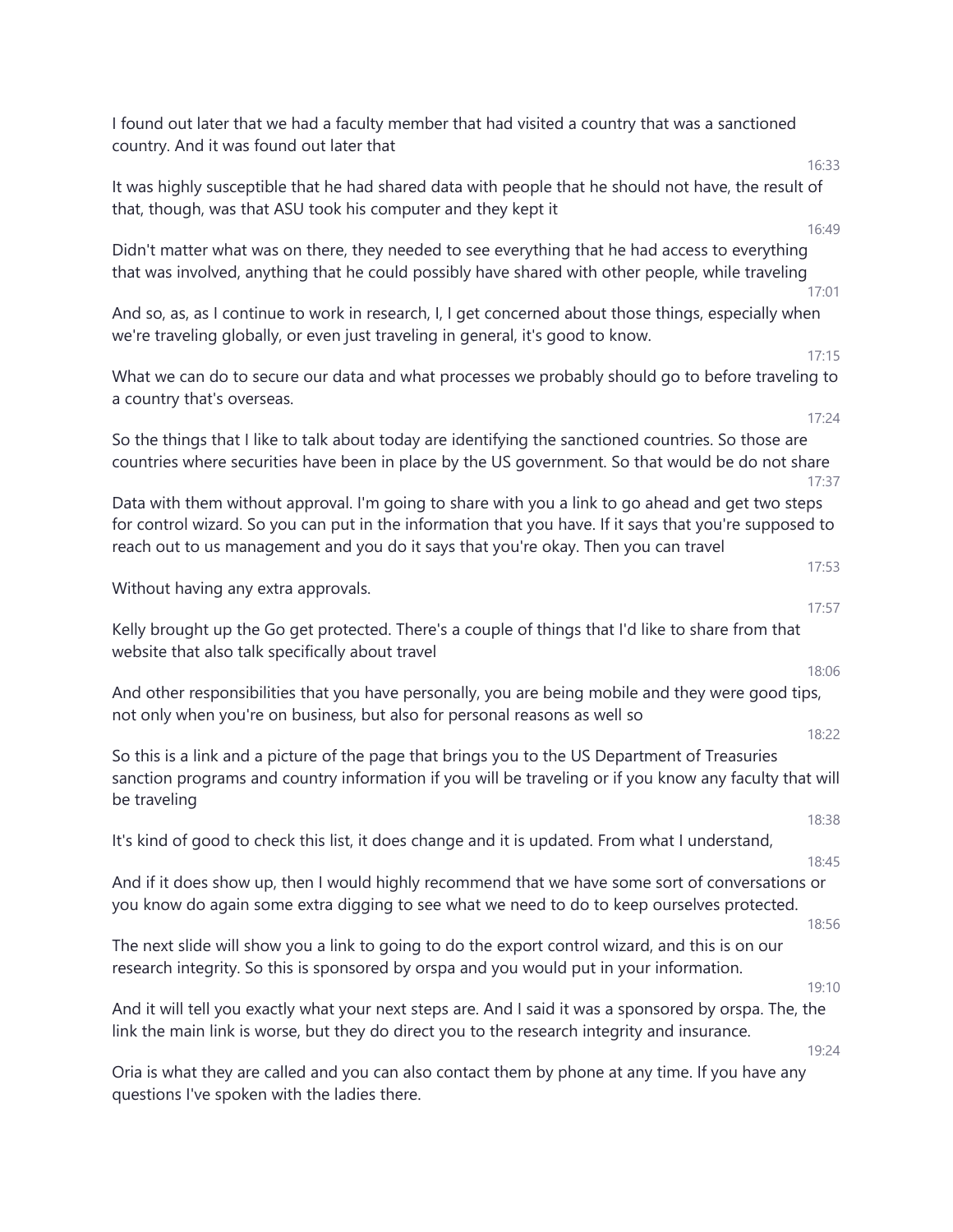|                                                                                                                                                                                                                                                                                               | 19:34 |
|-----------------------------------------------------------------------------------------------------------------------------------------------------------------------------------------------------------------------------------------------------------------------------------------------|-------|
| And just as a note. They were super helpful.                                                                                                                                                                                                                                                  | 19:39 |
| They we talked. I talked to on the phone with Kelly with them. So we had brought up the different<br>scenarios that we see within our college                                                                                                                                                 |       |
|                                                                                                                                                                                                                                                                                               | 19:47 |
| They felt that, again, that that was the data that we put for us in the college and nothing would be to<br>the extent that we need to get expert approval beforehand, but it's just good to be aware of these<br>things as as our as our after we've reached out farther across the world. So |       |
| Next slide. This is the get protected building mobile slide. And as you can see there's a bunch of<br>different                                                                                                                                                                               | 20:07 |
|                                                                                                                                                                                                                                                                                               | 20:17 |
| Things that you can look at with any here. It is very extensive as as Kelly mentioned. And that's the<br>link that we will be able to share out to you.                                                                                                                                       |       |
| Some things that I do want to point out, though, that are specific that would be probably very<br>helpful is on the next slide. We can see those things. So                                                                                                                                   | 20:25 |
|                                                                                                                                                                                                                                                                                               | 20:35 |
| Things that do stand out for your electronics is to make sure that you have something that's<br>encrypted ahead of time. I remember not too long ago and ASU put for us                                                                                                                       |       |
| To make sure that we were using using your phone's you kind of have an encryption. If you're an<br>Android, I think they said that Apple automatically encrypted. So there was nothing there. And, you<br>know, if you're going to be                                                         | 20:47 |
| If you're going to be using things, just think about how how hackers can get in there and you know<br>they're getting more and more creative each time. And as Kelly mentioned before, remove the<br>sensitive data that you don't need.                                                      | 21:02 |
| I don't know if any of you have been in a position where you've lost your phone or you know people                                                                                                                                                                                            | 21:17 |
| that have lost your phone even on a personal level, and oh my goodness, what happens when you<br>think about all the pictures that you lost or wow you know I had that saved on there                                                                                                         |       |
|                                                                                                                                                                                                                                                                                               | 21:33 |
| Face links again. Oh, absolutely. You know, I mean just it causes so much stress. So if we remove<br>those things, then that those are things that we can easily recover at a later time if if your devices are<br>stolen or to lose them from them in the trash bags.                        |       |
|                                                                                                                                                                                                                                                                                               | 21:53 |
| Things out of my travel and then one of the one of the main things that I know that we do not do.                                                                                                                                                                                             | 22:01 |
| That they brought up that I felt was really interesting is to take a loaner or an alternate device that<br>contains no data and can be wiped afterwards.                                                                                                                                      |       |
|                                                                                                                                                                                                                                                                                               | 22:12 |
| I know our faculty take out their laptops to go ahead and work on their plane when they're at the<br>hotel and they're doing different things. And so I don't know how how                                                                                                                    |       |
|                                                                                                                                                                                                                                                                                               | 22:23 |
|                                                                                                                                                                                                                                                                                               |       |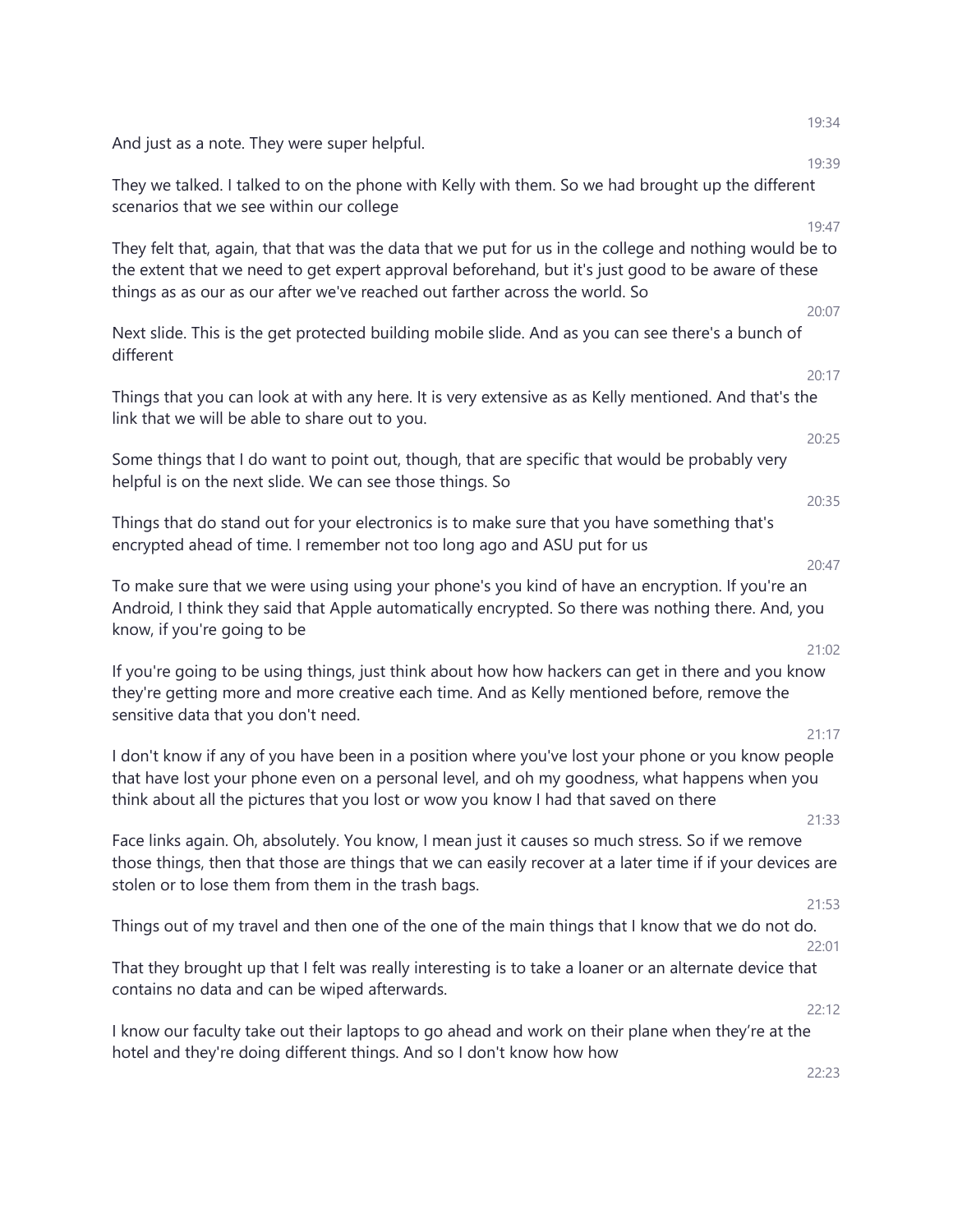how happy they would be about coming in to get a loner and saying, Hey, I'm alone I'm out a laptop. So I want to take my own, but that is something to go ahead and think about that. That is an option that's available.

To us to go ahead and keep, I guess, I guess, the greater conversation is to make sure that we're keeping those things, not on the main computer itself, but in the cloud that you can reach and then always use the VPN when connecting

| Next slide. And another slide, I'm going to talk about hotel travel. And I think that that's really |  |
|-----------------------------------------------------------------------------------------------------|--|
| important if you are in a hotel or if you're at the airport or at the cafe. Those are not secure    |  |

Internet sites, which means that anything that you do can be seen by whoever is running those sites. 23:13

Or those those connections and. So something to think about is if you are in an airport or if you're at a cafe. If you have haven't logged

If you haven't downloaded the Cisco connection. I think that that would be something you might want to reach out to your to people about today, you can get that onto your computer, but I highly recommend that to keep everything safe.

And we will continue to move along. What happens if things are stolen.

So I'm going to back up just one second. No, it's fine. My thought process is going to back up on my thought process.

We always are talking about putting your travel request put in your travel request put in your travel request.

And why is that so important because if you are on edge to business and something were to happen to your body.

To your personal belongings. We then have the capability of getting you medical attention evacuating you out of the place that you are at

We have the ability to make sure that if you are on insulin, we can provide places for you to get that medication if you get hit by a car.

You can go ahead and use ASU's insurance if you are being if your back pocket stolen and you have a cell phone that belongs ASU, a laptop that belongs to ASU, we can put in a

I lost my train of thought, we can go ahead and put it in a request to get that that insurance and insurance claim to get that recovered. So with about that that is leaving not only you yourself, your body, but also your belongings.

At risk. And so then I come to this if something does happen. If your laptop or if you have a another device that belongs to ASU. I've had to email.

25:12

25:01

22:36

22:50

23:02

23:23

23:35

23:42

 $23:50$ 

23:54

24:04

24:17

24:28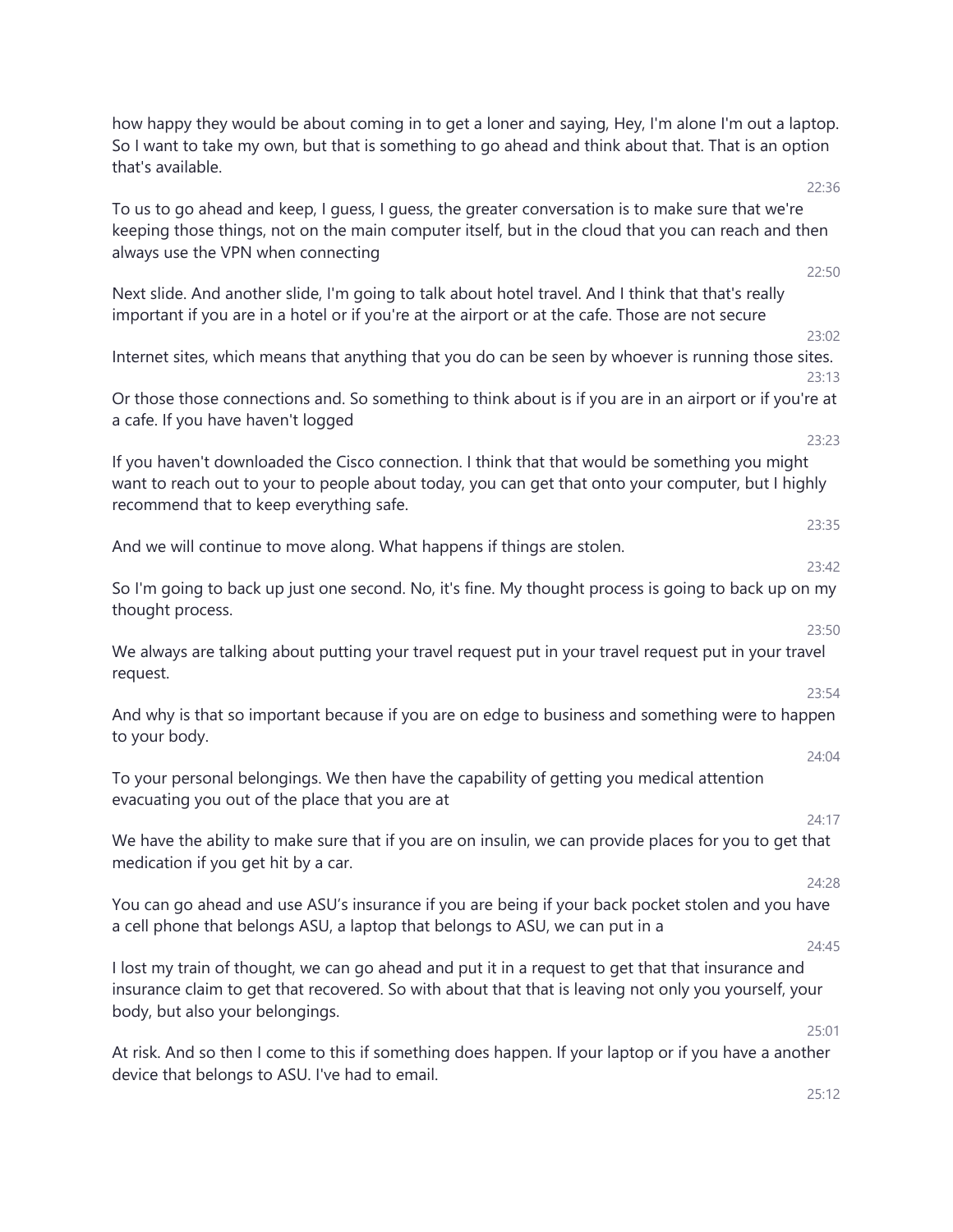The information security office which Kelly previously they will submit a ticket, they will get the process going. I would also recommend that we email the business office that we can also 25:23 Track what it is that you know find those security or the serial numbers that are attached to those devices so that that's just my thought to 25:37 So also that good protected the mobility side, one of the things that stood out to me beyond anything else I i remember attending and training. 25:47 And that training provided me access to a lot of personal information across the university. And one of the things that have had enough spider man sitting there and, you know, with great power comes great responsibility. 26:03 The data that we're keeping the information that we have 26:06 That holds great power. And I think the thing to think about is that it is everybody's responsibility to keep this information, safe and secure and confidential, regardless if we are working in the data. 26:19 Itself, or for working with parents or children or even our co workers, just to be mindful of that. 26:27 And so one thing to do in case you're not quite sure where your data falls into ASU's security, there is a 26:38 Matrix link that I saw the Kelly had one of her slides. But within that matrix link, it has, you know, refer to data handling standards and this is the link that that refers to it.. It gets you to those Google Doc. 26:52 And within this Google Doc, it defines the different classifications of information that we have an ASU, and also provides standards or requirements that we have for handling all those different 27:08 Classifications so that'll be something that you can read over as well just to say, Okay, you know what, where does this fall as far as you know vulnerability and you know how, how, how, how powerful is the data that I'm using. So 27:28 And then just the last little slide here, there's just some information that is also available that I'm not going to go into great detail about, but it does give you 27:40 Information on using the Wi Fi at public locations, which again I come back to the using the VPN. 27:48 It gives you a checklist for your mobile device. So once again, we talked about making sure you have things encrypted, making sure you have some sort of pass code to get into your phone. So it gives you a nice set of checklist, they're 28:05 Going to be very interesting and I looked it up even have a link to the FBI business travel brochure that is very interesting. I 28:15